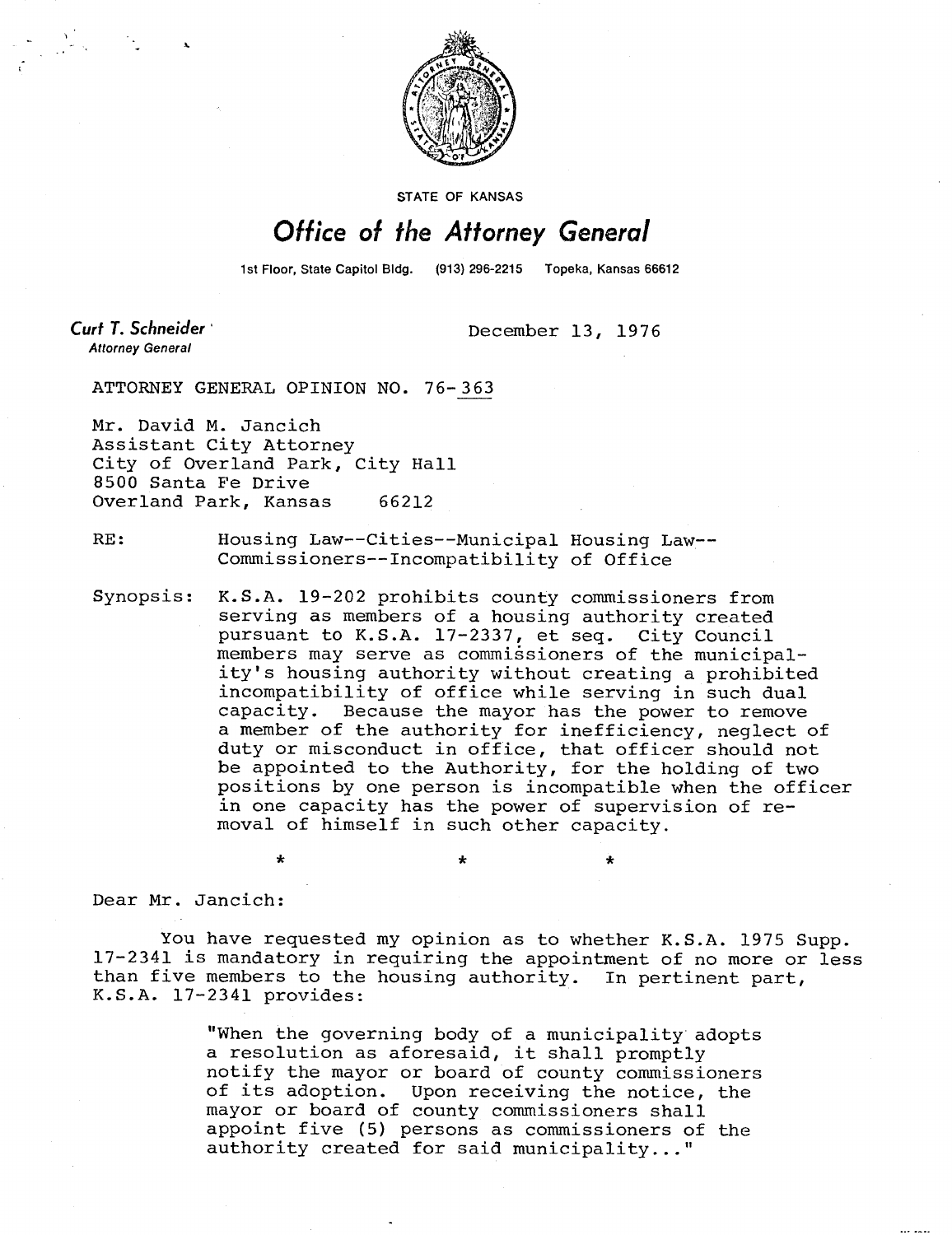Mr. David M. Jancich December 13, 1976 Page 2

In my view, the use of the word "shall", in the absence of any indication of a contrary intent, signifies that the appointments are mandatory.

Further, you inquire whether members of the city governing body may serve at the same time in the capacity of commissioner of the housing authority. Appointments to the housing authority are governed by K.S.A. 17-2341, wherein it states:

> "...Appointments may be made of any persons as commissioners of the authority who reside within its boundaries or area, and who are otherwise eligible for such appointments under this act. The commissioners of an authority shall elect a chairman and vicechairman from among the commissioners."

"Governing body" is defined by K.S.A. 17-2339(c) to mean:

...the council, board of commissioners, or other body of the municipality in which is vested legislative authority customarily imposed on the council or board of commissioners..."

In regard to county commissioners as members of the governing body and housing authority simultaneously, K.S.A. 19-202 states:

> "No person holding any state, county, township or city office shall be eligible to the office of county commissioner in any county in this state."

Thus, it is clear that K.S.A. 19-202 prohibits county commissioners from appointing themselves as members of the housing authority their resolution creates.

Beyond the parameters of K.S.A. 19-205, the Kansas statutes impose no further specific limitations upon county and city public office holders serving in dual official capacities. However, an additional doctrine which is applicable is that of incompatibility of offices. In Dyche v. Davis, 92 Kan. 971 (1914), the Court stated as follows: